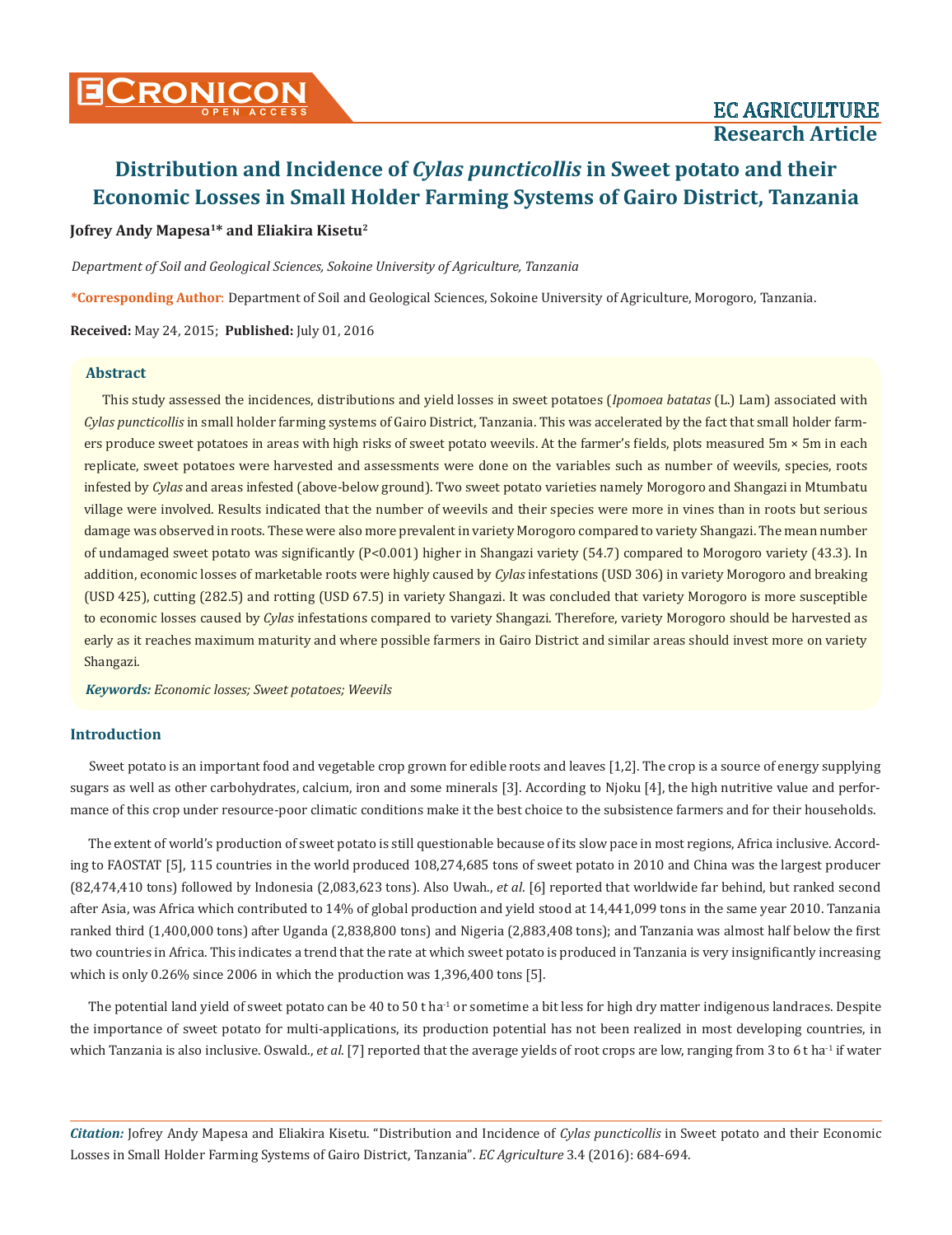685

supply is a limiting factor or 10 to 12 t ha<sup>-1</sup> where natural soil fertility and rainfall are adequate. The most reported constraints alarming to sweet potato production include poor soil fertility, lack of improved varieties, insect pests, diseases, erratic climatic conditions, and agronomic practices [8]. Huang and Sun [9] reported that sweet potato yields in east African countries are very low ranging between 1.6 and 9.7 t ha<sup>-1</sup>. The performance of the crop is also determined soil reaction in which it is reported to thrive at a soil pH of 4.5 to 7.5, but 5.8 to 6.2 is optimal [10]. Other factors reported include fluctuating seasonal rains and their unreliability, erratic soil temperature regimes, and limited diversified processing and utilizations options of the crop [11,12].

Sweet potato weevil (*Cylas formicarius* (Fabricius) (Coleoptera: Brentidae)) is the major pest constraining sweet potato production in tropics and subtropics. It is reported to cause losses ranging from five to 97% in areas where it infests [13]. Ebregt., *et al*. [14] reported that smallholder farmers consider that the sweet potato weevils (*Cylas brunneus and C. puncticollis*) and the caterpillars of the sweet potato butterfly (*Acraea acerata*) are the main culprits. Studies have also revealed a positive relationship between vine damage or weevil density, and the root damage by the weevil [15]. However, the plants exhibited some compensatory ability, with the relationship between vine damage and yield non-linear, and sometimes not significant. Powell., *et al.* [16] reported that the incidence of sweet potato weevils is related to the type of cultivar, soil characteristics and rainfall patterns.

Studies have shown that the intensity of infestation and severity of damage of sweet potato caused by weevils varied significantly with application levels of NPK fertilizer [17]. However, a study conducted by Powell., *et al*. [16] indicated that an application of N and K at rates from 0 to 150 kg ha<sup>-1</sup> and 0 to 50 kg ha<sup>-1</sup>, respectively, did not significantly obstruct incidence of sweet potato weevils and the severity of damage they caused. Similar authors found that use of fallow vegetation using *Imperata cylindrica, Piper aduncum or Gliricidia sepium*  on sweet potato fields had no significant effect on sweet potato weevil incidence and damage to tubers. Significant effect of fertilizer application on the infestation of weevils and severity of damage to sweet potato is often realized during the first cropping. There has been a controversy on the soil properties suitable for sweet potato production, and the possible fertilizer combinations and rates appropriate for the optimum yield of this crop when grown on impoverished soils [6,18]. For instance, Onunka., *et al*. [19] confirmed that yields of sweet potato are restricted by many factors among which are low soil fertility, varietal selection, planting date, weather condition, soil type, weed, insect and disease pressure, and crop management practices.

In East Africa, sweet potato plays an important role in the diet and food security of the population indicated by the high per capita consumption [8]. However, sweet potato yields in the region are very low (1.6-9.7 t/ha) compared to yields of 24, 26, and 32 t/ha for Japan, the Cook Islands, and Israel, respectively [9]. Major constraints to increased sweet potato productivity in East Africa include sweet potato weevils (*Cylas puncticollis* and *C. brunneus*), viruses (mainly sweet potato virus disease), *Alternaria* stem blight, poor yielding varieties of low nutritive value (low or no ß-carotene), shortage of high quality planting materials, marketing problems [8], and limited range of processing and utilization options, leading to high postharvest losses, estimated between 30-35% [12].

Gairo district produces many varieties of sweet potatoes such as *Kasimama*, NASPOT1, Morogoro, Shangazi, Ejumula and Kakamega [20]. Damage of these varieties by weevils is more severe under dry conditions and production losses of 60 to 97% have been recorded during both the growth season and in storage [11]. Weevil damage results mainly from their larvae which feed within tuberous roots. Furthermore, in response to the weevil feeding, plants produce unpalatable terpenoids that render tubers unfit for consumption [21]. Although a few varieties including Morogoro and Shangazi have been reported to be endemic, several other new varieties have been recently introduced through a Sweet potato Project based at the Sokoine University of Agriculture. However, the response of all these varieties to the infestation of sweet potato weevils in Gairo District is not yet known. Research findings on sweet potato weevils in Gairo District are scarce, inconsistent and very little is known about this pest. Despite the potential of sweet potato for food and income in Gairo District, there exists no reliable information in Tanzania on the effect of agronomic practices on the infestation and severity of sweet potato weevils. Therefore, this study was designed to respond to such arguments and beyond those, which might have received different debated responses. This study also explored the status of sweet potato weevils in Gairo District and recommended the appropriate measures to be taken against the potential spread and damage caused by the pest. Therefore, the specific guidelines of this study were to: (i) assess the distribution and incidence of sweet potato weevils in the district, (ii) identify the species of sweet potato weevils that prevail in the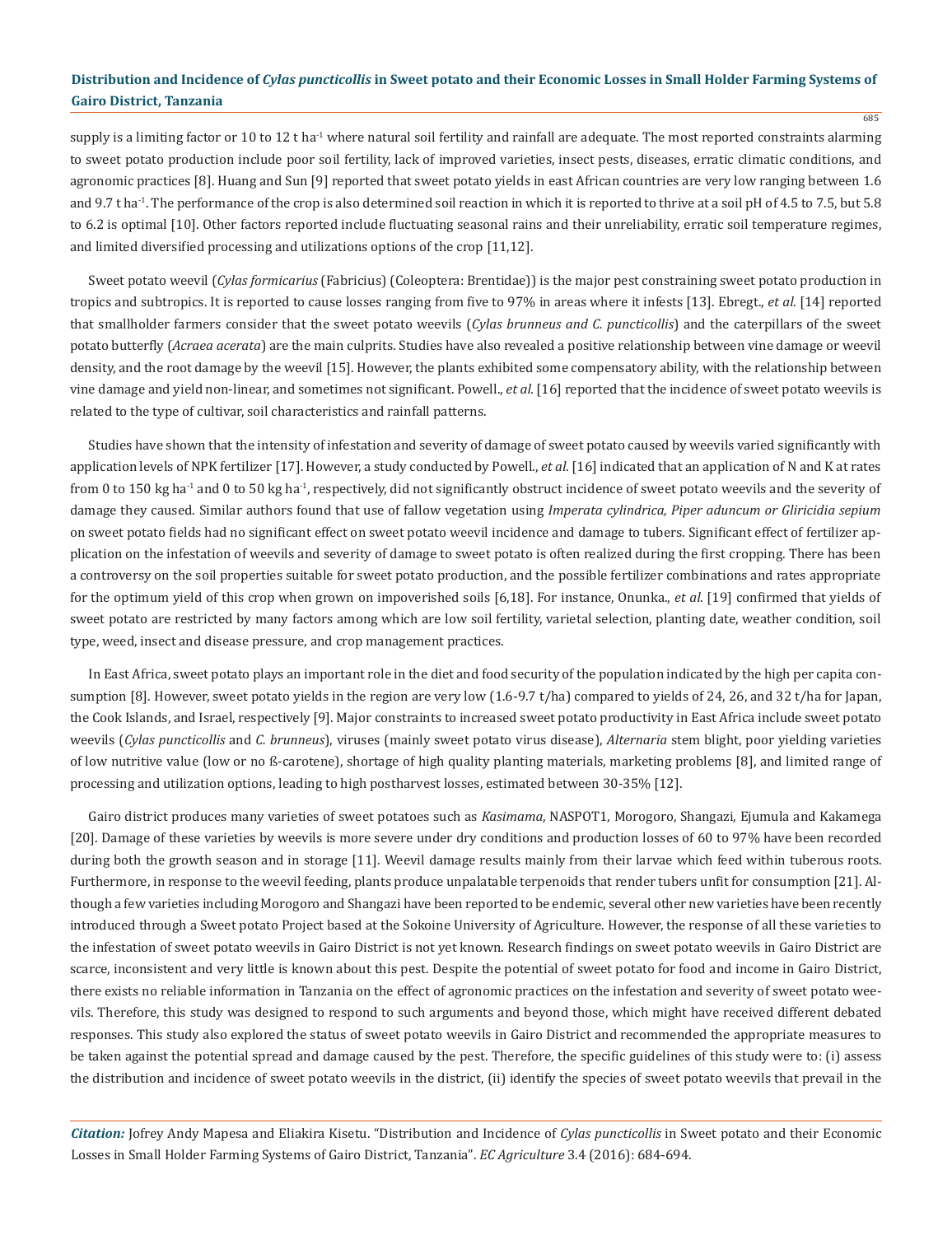district. Others were to: (iii) assess the damage levels associated with sweet potato weevils in the grown varieties under natural infestation, and (iv) compare foliar and root damage levels at harvest with respect to sweet potato varieties.

## **Materials and Methods**

#### **Description of the Study Area**

The study was conducted in Mtumbatu, Magubike, Kiegea, and Kidete villages in Gairo District, Morogoro region located at  $06^{\circ}08^{\circ}34^{\circ\circ}$ S and 36<sup>0</sup> 52`10`` E. The area is predominated by a prolonged typical dry spell with short rains and an average annual rainfall ranges from 500 to 800mm. The district is a hill (class T-Hypsographic) in located at an elevation ranging between 1230 and 1370m above sea level (masl) and the maximum temperature is about 22<sup>°</sup>C [20]. The soils have been classified as *Haplic Lixisols* with an organic carbon content of 0.24-0.84% and a sandy loam to sandy clayey soil to the 120cm depth and the pH ranges between 5.47 and 5.88 [22]. The district's semi-arid climate is dominated by a unimodal distribution of rainfall, which starts in November and heavy rains continue in January. In February, there is usually a dry spell of three to four weeks which is followed by heavy rains in May and less intense rains in April. The long-term average of annual precipitation is 499 mm with erratic and poorly distributed rainfall [23]. The mean annual temperature ranges between 18 and 28°C [24]. Because of its semi-arid climatic conditions, Gairo District is disadvantaged in terms of food production, relying largely on sweet potatoes, cassava and sorghum and short season maize variety Tanzania Maize Variety-1 (TMV-1).

#### **Research Design and Experiment**

A cross-sectional research design was used in this study and the target groups were all smallholder farmers growing sweet potato in Gairo District. The focus village was Mtumbatu, which was obtained from the initially identified 4 villages namely Mtumbatu, Magubike, Kiegea, and Kidete. The choice of this village was purposive because of its high production potential of sweet potato although farmers have continuously experienced low yields. The study was based on the modification of technique described by Sefasi., *et al*. [21] with one factor variety: (1) Morogoro, (2) Shangazi. Three (3) hamlets were randomly selected from the village and in each hamlet 3 fields were considered for each variety hence 6 fields for two varieties hence making total of 18 farmers' fields.

## **Data Collection**

In each farmer's field a plot measured 5m × 5m was demarcated and sweet potatoes vines were assessed and then harvested and assessed for number of weevils, species, roots infested by *Cylas* and areas infested (above or below ground).

#### **Data on sweet potato weevil distribution and incidence**

In each farmer's field and variety, the populations of adult sweet potato weevils were counted within-foliage at harvest. In addition, vines were randomly selected in the field, slashed to within 15 cm of the root crown and removed from the field. A few plants were randomly selected and dug manually, removed from the field and the remaining vine sections were cut and placed in paper bags. The number of vines damaged and undamaged, and vine weights were recorded. Vines were dissected to assess the damage as it was indicated by the presence of feeding marks and weevil life-stages.

Marketable tubers were subdivided by external appearance of the outer periderm as either damaged (presence of feeding and/or ovipositor marks) or undamaged (no marks). The damaged marketable tubers were sliced at the zone of maximum surface damage and categorized using the visual damage rating scale of Ndunguru., *et al*. [25]. The scoring of the level of damage was such that: 1 = 0%, 2 =  $1-25%$ ,  $3 = 26-50%$ ,  $4 = 51-75%$  and  $5 = 76-100%$  but after each assessment the roots with 4 and 5 scores were discarded. The underground incidence of weevils was then determined in damaged roots whereby the damaged roots were sliced into 3 mm sections to count the weevil's life stages. In addition, the species of weevils above-and-below ground in each variety, and farmer's fields were identified by the use of Dichotomous Keys as described by Marvaldi and Lanteri [26].

### **Data on quantity and economic loss of roots as damage of sweet potato weevil**

Sweet potato roots were harvested and data recorded prior to any form of sorting by farmers and/or buyers. The roots were sorted into two different categories namely: The 1<sup>st</sup> category – this was classified into: (i) undamaged roots (absence of feeding marks); (ii) roots with

*Citation:* Jofrey Andy Mapesa and Eliakira Kisetu. "Distribution and Incidence of *Cylas puncticollis* in Sweet potato and their Economic Losses in Small Holder Farming Systems of Gairo District, Tanzania". *EC Agriculture* 3.4 (2016): 684-694.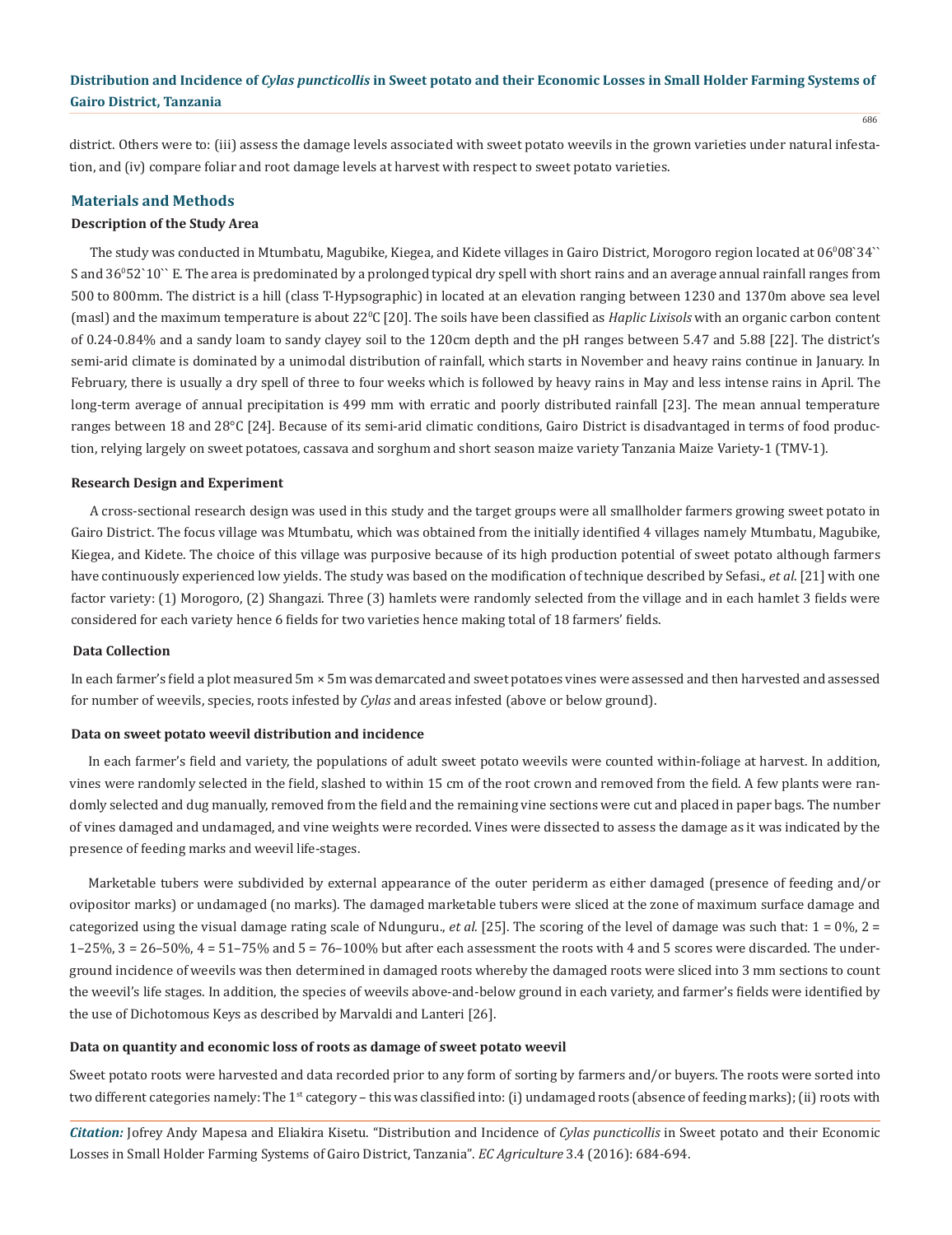687

superficial damage (scuffing) only; (iii) roots with serious damage (presence of feeding and/or ovipositon marks). The 2<sup>nd</sup> category - this was classified as: (i) broken roots; (ii) cut roots; (iii) weevils infected or rotten roots. In addition, the roots which were found to suffer from more than one form of damage were classified based on the most obvious form of damage. In case of any root rotting, the rotting was scored on the extent observed on the external surface:  $1 = 0\%$ ;  $2 = 1-25\%$ ;  $3 = 26-50\%$ ;  $4 = 51-75\%$ ;  $5 = 76-100\%$  as described by Rees., *et al*. [20]. The severity index (SI) was calculated using the formula:

$$
Severity Index = \frac{(a \times score0) + (a \times score1) + (a \times score2) + (a \times score5)}{Total number of roots}
$$

Where, 'a' is the number of roots with a particular score In addition, the data related to percentage infestation was computed using the formula:

 $Percentage\,Infestation { = Total\,number\,of\,infested\,roots \times 100}$ 



*Figure 1a: Cylas punchocollis destroyed sweetpotato. Figure 1b: A striped weevil (Alcidodes dentipes).*



*Figure 2: Harvesting (a), grade 1 sweetpotato (b), grade 2 sweetpotato (c), and transporting of sweetpotato (d). These photos were taken during data collection in May 2015.*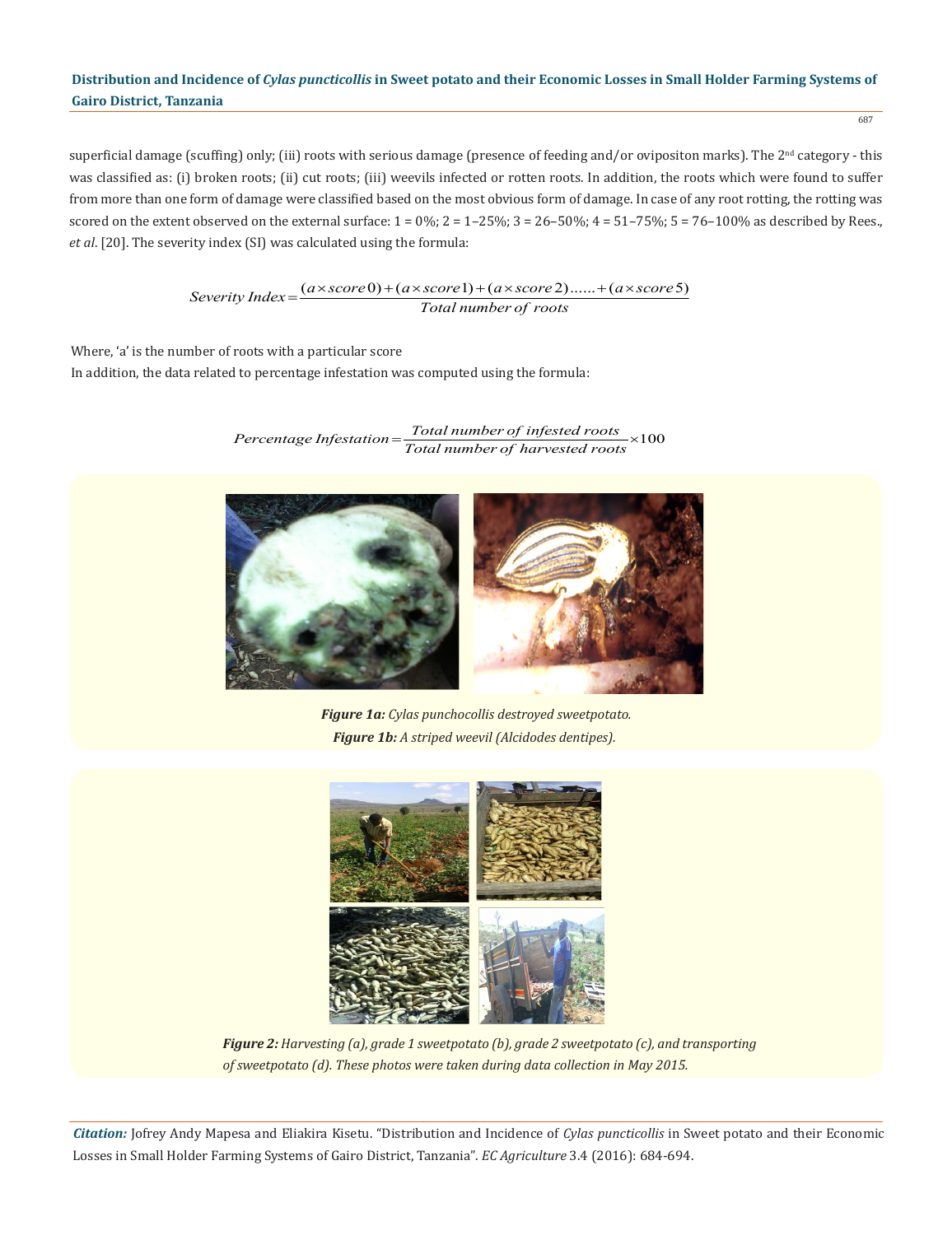## **Data Analysis**

The data were subjected to one sample test analysis design. Furthermore, Likelihood was used to determine association effects of varieties on weevil's incidence and abundance and their contribution to the loss of sweet potato roots in terms of quantities and quality. All statistics were performed using GenStat Computer Software [27].

## **Results**

## **Distribution and incidence of the sweet potato weevils**

Results indicated that there where various heterogeneity on differences of the distribution and the incidence of sweet potato weevils in the studied varieties studied in Gairo district (Table 1).

| <b>Variety</b> | <b>Fields</b> | <b>Distribution above ground (Vine)</b> |                    | Distribution below ground (roots) |                    |  |
|----------------|---------------|-----------------------------------------|--------------------|-----------------------------------|--------------------|--|
|                |               | Number of weevils                       | Species of weevils | Number of weevils                 | Species of weevils |  |
| Morogoro       |               | h                                       |                    |                                   |                    |  |
| Morogoro       | 2             | 9                                       |                    | 6                                 |                    |  |
| Morogoro       | 3             | 21                                      |                    | 12                                |                    |  |
| Mean           |               | 12                                      | 1.33               | 7.0                               |                    |  |
| Shangazi       |               | 6                                       | 2                  | 2                                 |                    |  |
| Shangazi       | 2             | 3                                       | っ                  |                                   |                    |  |
| Shangazi       | 3             | 3                                       |                    |                                   |                    |  |
| Mean           |               | 4.0                                     | 1.67               | 3.0                               |                    |  |

*Table 1: Distribution and incidence of sweet potato weevil in Morogoro and Shangazi varieties.*

| <b>Variables</b>         | <b>Size</b> | Mean<br>differ-<br>ence | Var.<br>$(\sigma^2)$ | Std.<br>dev. $(\sigma)$ | Std er-<br>ror. | 95% CI for<br>mean | Test "t" stat.<br>(5 d.f) | P-value |
|--------------------------|-------------|-------------------------|----------------------|-------------------------|-----------------|--------------------|---------------------------|---------|
| Weevils per vine         | 6.00        | $8.0*$                  | 45.6                 | 6.753                   | 2.757           | (0.91,<br>15.09)   | 2.90                      | 0.034   |
| Weevil species per vine. | 6.00        | $1.5***$                | 0.3                  | 0.548                   | 0.224           | (0.93, 2.08)       | 6.71                      | 0.001   |
| Weevils per root         | 6.00        | $4.5*$                  | 15.9                 | 3.987                   | 1.628           | (0.32, 8.69)       | 2.76                      | 0.040   |
| Weevil species per root  | 6.00        | 1                       | $\Omega$             | $\Omega$                | $\mathbf{0}$    | (1.00, 1.00)       | $\ast$                    | $\ast$  |

*Test of null hypothesis that mean of a variable is equal to 0 Table 2: Statistical comparison on the distribution of the sweet potato weevil.*

## **Number of sweet potato weevils in vine**

Results indicated that the number of weevils differed significantly  $(P= 0.034)$  between the two sweet potato varieties and their mean difference ranged from 0.91 to 15.09 weevils (Table 2). In addition, results showed that the mean number of weevils (12) found in variety Morogoro was greater than those weevils recorded from variety Shangazi (4).

## **Species of sweet potato weevils in vine**

Results indicated that there was significant  $(P = 0.001)$  mean difference in the mean number of species of sweet potato weevils in vines obtained in variety Morogoro and those obtained in variety Shangazi. The mean difference in species of weevils in vines between the two

*Citation:* Jofrey Andy Mapesa and Eliakira Kisetu. "Distribution and Incidence of *Cylas puncticollis* in Sweet potato and their Economic Losses in Small Holder Farming Systems of Gairo District, Tanzania". *EC Agriculture* 3.4 (2016): 684-694.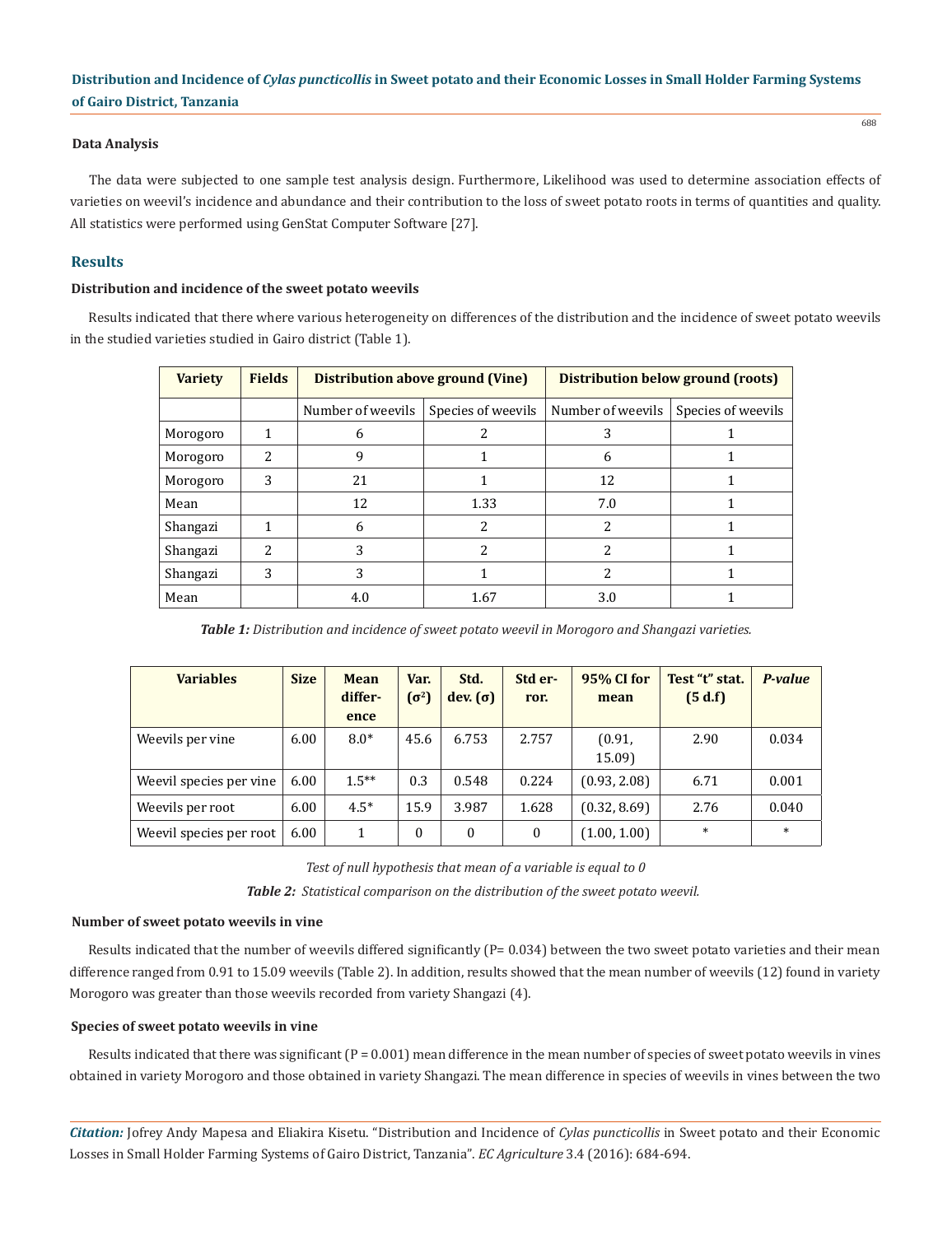sweet potato varieties ranged from 0.93 to 2.08 (Table 2). Results also indicated that variety Shangazi had mean of 2 species while variety Morogoro had mean of 1 species of weevils in their vines (Table 1).

#### **Number of weevils in sweet potato roots**

Results indicated that there was significant  $(P = 0.04)$  variation between the mean number of weevils in roots obtained from sweet potato varieties Morogroro and Shangazi ranging from 0.32 to 8.69 (Table 2). In addition, results revealed that the mean number of weevils in roots of variety Morogoro was greater (7) than the mean number of weevils in roots of variety Shangazi (3).

## **Species of weevils in sweet potato roots**

Results indicated that the mean number of species of weevils in roots was numerically similar (1) between sweet potato varieties Morogroro and Shangazi (Table 1). Because of this numerical similarity, there was no feasible statistical comparison of this variable between the two varieties of sweet potato (Table 2).

## **Damage caused by sweet potato weevils**

Results of the various damages caused by weevils on sweet potato are presented in Table 3 and the statistical comparisons of the levels of damages on different parts of the sweet potato are presented in Table 4.

| <b>Variety</b> | <b>Size</b> |          | Serious damage |               | <b>Superficial damage</b> | <b>Undamaged</b> |      |
|----------------|-------------|----------|----------------|---------------|---------------------------|------------------|------|
|                |             | Rotten   | Cylasinfested  | <b>Broken</b> | Cut                       |                  |      |
| Morogoro       | 1           | 1        | 20             | 11            | 5                         | 19               | 32   |
| Morogoro       | 2           | $\Omega$ | 10             | 3             | 8                         | 12               | 47   |
| Morogoro       | 3           | $\theta$ | 16             | 9             | 9                         | 9                | 51   |
| Mean           |             | 0.3      | 15.3           | 7.7           | 7.3                       | 13.3             | 43.3 |
| Shangazi       | 1           | $\theta$ | 1              | 22            | 10                        | 4                | 49   |
| Shangazi       | 2           | $\theta$ | 3              | 16            | 19                        | 11               | 55   |
| Shangazi       | 3           | $\theta$ | $\overline{4}$ | 13            | $\overline{5}$            | 10               | 60   |
| Mean           |             | $\theta$ | 2.7            | 17            | 11.3                      | 8.3              | 54.7 |

*Table 3: Damage caused by sweetpotato weevils for sweetpotato varieties Morogoro and Shangazi in Mtumbatu village.*

| <b>Variable</b>    | <b>Size</b> | Mean<br>difference | <b>Variance</b><br>$(\sigma^2)$ | Std. dev.<br>$(\sigma)$ | Std er-<br>ror | 95% CI for<br>mean | Test "t" stat.<br>(5 d.f.) | P-value |
|--------------------|-------------|--------------------|---------------------------------|-------------------------|----------------|--------------------|----------------------------|---------|
| Rotten             | 6           | 0.17               | 0.17                            | 0.41                    | 0.17           | $(-0.26, 0.60)$    |                            | 0.363   |
| Cylas infested     | 6           | $9.00*$            | 59.2                            | 7.69                    | 3.14           | (0.95, 17.07)      | 2.87                       | 0.035   |
| <b>Broken</b>      | 6           | $12.33**$          | 41.47                           | 6.44                    | 2.63           | (5.57, 19.09)      | 4.69                       | 0.005   |
| Cut                | 6           | $9.33**$           | 26.67                           | 5.16                    | 2.12           | (3.91, 14.75)      | 4.43                       | 0.007   |
| Superficial damage | 6           | $10.83**$          | 23.77                           | 4.88                    | 1.99           | (5.72, 15.95)      | 5.44                       | 0.003   |
| Undamaged          | 6           | 49.00***           | 90.8                            | 9.53                    | 3.89           | (39.00, 59.00)     | 12.6                       | < 0.001 |

*Test of null hypothesis that mean of a variable is equal to 0 Table 4: Statistical comparison of the damage caused by the Cylas specie.*

## **Rotting of sweet potato caused by weevils**

There was no significant ( $P = 0.36$ ) difference in the mean number of rotten sweet potatoes obtained in variety Morogoro and those obtained from variety Shangazi (Table 4). Results indicated that the mean number of the rotten sweet potatoes ranged from absent to at

*Citation:* Jofrey Andy Mapesa and Eliakira Kisetu. "Distribution and Incidence of *Cylas puncticollis* in Sweet potato and their Economic Losses in Small Holder Farming Systems of Gairo District, Tanzania". *EC Agriculture* 3.4 (2016): 684-694.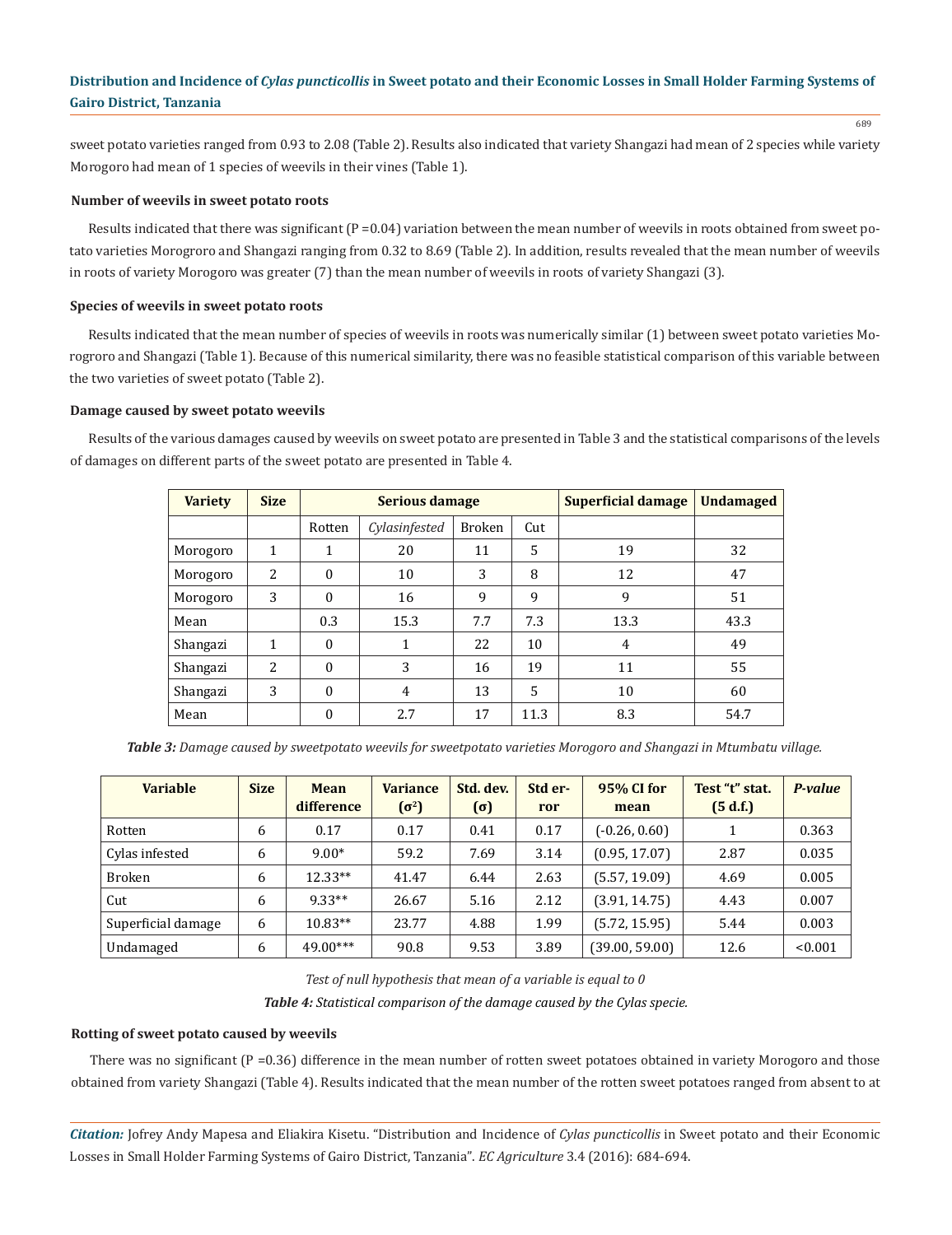most 1 (Table 4). On the other hand, the number of the rotten sweet potatoes recorded in variety Morogoro was 0.3 and in average there was no rotten roots (0.0) recorded for the variety Shangazi (Table 3).

#### *Cylas* **infestations on sweet potatoes**

The mean difference of infested sweet potatoes was significant (P = 0.035) between varieties Morogoro and Shangazi and the mean *Cylas* infested sweet potato ranged from 0.93 to the highest 17.07 (Table 4). In addition, the mean *Cylas* infested sweet potato was larger in variety Morogoro (15.3) than in variety Shangazi (2.7) (Table 3). Furthermore, from these results it was realized that the mean Percentage Infestation (PI) of *Cylas* on variety Morogoro (34.9%) was higher than that of variety Shangazi (5.45%).

#### **Broken sweet potatoes**

Results showed that there was significant  $(P = 0.005)$  variation between the mean number of broken sweet potatoes obtained in varieties Morogoro and Shangazi ranging from 5.58 to 19.09 (Table 4). Results also indicated that the mean number of the broken sweet potatoes in variety Shangazi (17.0) was larger than those obtained in variety Morogoro (7.7) (Table 3).

#### **Superficial damage of sweet potatoes**

Results indicated that there was significant  $(P = 0.003)$  difference between the mean number of superficial damage of sweet potato varieties Morogoro and Shangazi and the means ranged from 5.72 to 15.95 (Table 4). In addition, results also showed that the mean superficial damage of varieties Morogoro and Shangazi were 13.3 and 8.3, respectively (Table 3).

#### **Undamaged sweet potato**

Results showed that there was significant (P <0.001) variation in the mean number of undamaged sweet potatoes for varieties Morogoro and Shangazi ranging from 39.00 to 59.00 (Table 4). Results also indicated that the mean number of undamaged sweet potatoes was higher for variety Morogoro (54.7) than in variety Shangazi (43.3) (Table 3).

#### **Effect of sweet potato damages on economic returns**

Results of the economic losses caused by serious damage of sweet potato are presented in Table 5. The computation was based on the on-farm price of these sweet potatoes of Tshs. 500/= and Tshs. 400 for varieties Shangazi and Morogoro, respectively, during harvest.

| <b>Sweet potato variety</b> | <b>Causal of damage</b> | <b>Weight losses (kg/ha)</b> | Price (Tshs $kg-1 h a-1$ ) | Price (USD $kg^{-1}$ ha <sup>-1</sup> ) |
|-----------------------------|-------------------------|------------------------------|----------------------------|-----------------------------------------|
| Morogoro                    | Rotten                  | 30                           | 12,000.00                  | 6.00                                    |
|                             | Cylas infested          | 1530                         | 612,000.00                 | 306.00                                  |
|                             | <b>Broken</b>           | 770                          | 308,000.00                 | 154.00                                  |
|                             | Cut                     | 730                          | 292,000.00                 | 146.00                                  |
|                             | Sum                     | 3060                         | 1,224,000.00               | 612.00                                  |
| Shangazi                    |                         |                              |                            |                                         |
|                             | Rotten                  | $\boldsymbol{0}$             | $\blacksquare$             | $\overline{\phantom{a}}$                |
|                             | Cylas infested          | 270                          | 135,000.00                 | 67.50                                   |
|                             | <b>Broken</b>           | 1700                         | 850,000.00                 | 425.00                                  |
|                             | Cut                     | 1130                         | 565,000.00                 | 282.50                                  |
|                             | Sum                     | 3100                         | 1,550,000.00               | 775.00                                  |

*The exchange rate was based on 1 USD ≈ Tshs. 2,000/= in May 2015.*

*Table 5: Economic losses caused by different damages of sweet potato roots.*

*Citation:* Jofrey Andy Mapesa and Eliakira Kisetu. "Distribution and Incidence of *Cylas puncticollis* in Sweet potato and their Economic Losses in Small Holder Farming Systems of Gairo District, Tanzania". *EC Agriculture* 3.4 (2016): 684-694.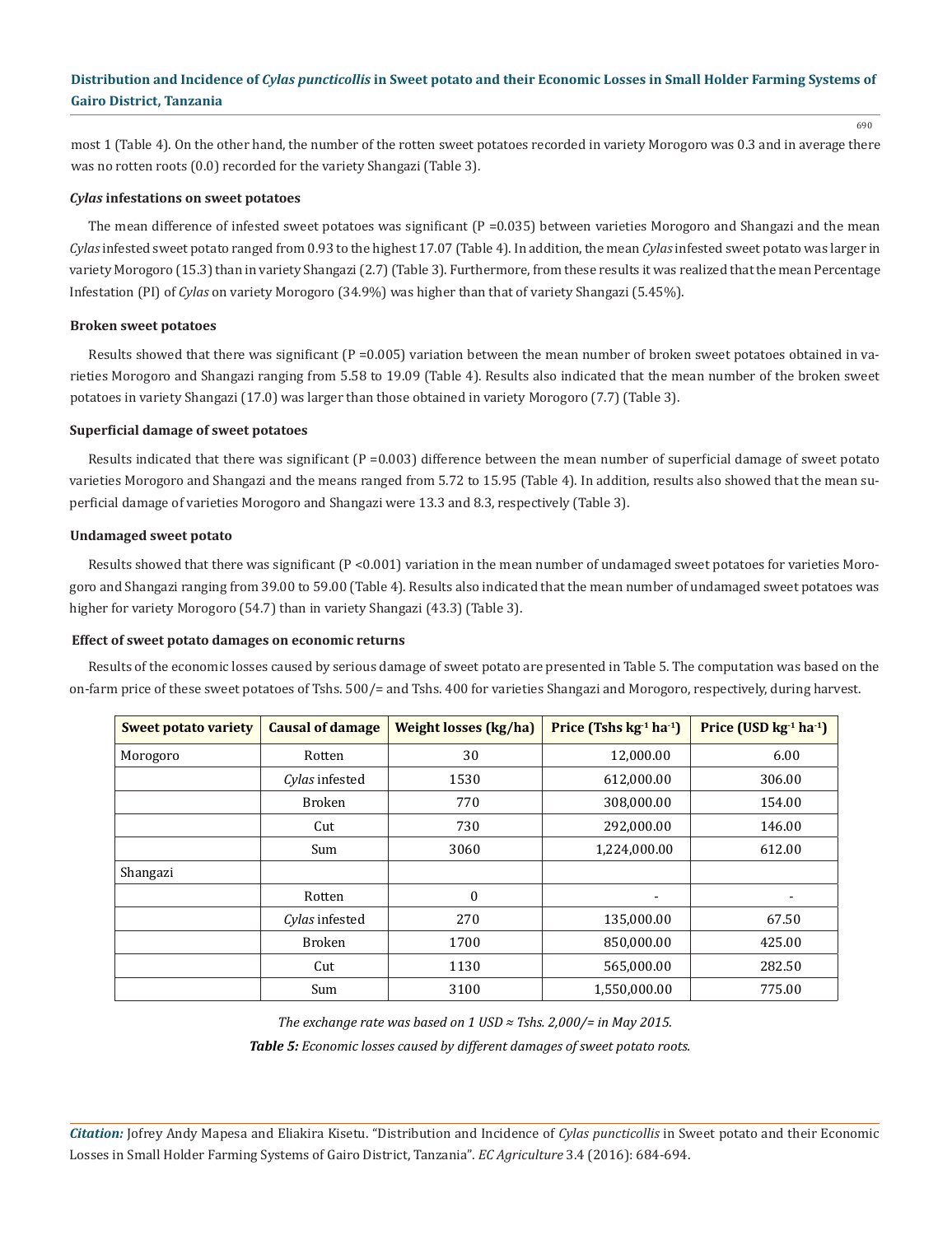691

Results indicated that high economic losses caused by combinations of rotting, *Cylas* infestations, breaking, and cutting were recorded in variety Shangazi (USD 775) compared to variety Morogoro (USD 612). However, *Cylas* infestation outperformed all other causes of this lose in these varieties followed by breaking (USD 282) in variety Shangazi and closely by breaking (USD 154) and cutting (USD 146) in variety Morogoro (Table 5). In addition, results indicated that *Cylas* infestation significantly caused high economic losses of variety Morogoro (USD 306) compared to its effect on economic losses in variety Shangazi (USD 67.5), which differed by USD 238.5.

## **Discussion**

## **Distribution and incidence of the sweet potato weevils**

Results of the above-ground assessment in vine indicated that the mean number of weevils for variety Morogoro was higher than that of variety Shangazi. The species of weevils in sweet potato vines differed significantly between the two varieties but they did not differ in roots apart from differences in varieties of sweet potato. The differences observed between varieties in parts of sweet potato could be attributed to the variety and within-plant site specific. This is similar to the findings of a study done by Okonya., *et al*. [28] which found that the external and internal vine damage by *Cylas* did not differ significantly between seasons and were generally low ranging between 1.1 and 1.2. Stathers., *et al*. [11] reported that the high foliage weight was associated with reduced level of infestation and attributed this to the needs of investing on selection of the variety with increased foliage and/or persists for longer period on the dry season.

The below-ground distribution of the weevils was greater in the variety Morogoro than in the variety Shangazi and this was the same as the distribution observed above-ground. One species of weevils was obtained below-ground on both varieties of the sweet potato. Most farmers in Mtumbatu village (personal communication, 2015) indicated that the infestation of the sweet potato by weevils is greater when harvesting is delayed and the infestation increases when it rains and stops instantly. Similar findings were also reported by Okonya., *et al*. [28] who found that the mean external and internal vine damage by *Cylas* sp. was significantly higher at the lowest altitude (1.3) than at mid and high altitudes (1.4).

## **Damage caused by sweet potato weevils**

On serious damage, rotten sweet potatoes were observed in the variety Morogoro while variety Shangazi had no rotten signs. *Cylas* infestation was high in variety Morogoro compared with the variety Shangazi and their difference was significant. The broken variety Shangazi was higher than the broken variety Morogoro and this was probably due to the structure and morphology of the variety Shangazi. The latter is morphologically very coiled and this characteristic might have protected them from being damaged as they are removed from the soil below. Similar observation was also observed on the cuts of the sweet potatoes and where the superficial damage caused by weevils was high in the variety Morogoro. This indicates that the variety Shangazi was not much affected by weevils and this might be due to the low vulnerability. In addition, early harvesting of variety Shangazi gives strong evidence that farmers have to do timely harvesting of the crop to avoid the damage by weevils. This is also important because high soil moisture during maximum maturity has great influence on the infestations of the weevils [16].

Powell., *et al*. [16] reported that as approaching final harvest, corresponding with a period of high rainfall, weevil levels generally declined on both varieties. According to Ndunguru., *et al*. [25], rotting, *Cylas* infestation, and breakage of roots caused economic loss of sweet potatoes of 100%, 55%, and 25%, respectively, in Gairo district. This means that the number of weevils is inversely proportional to the amount of rainfall. Furthermore, in the dry condition or season the probability of the weevil to infest the field is greater. Okonya and Kroschel [29] reported that the mean root yield loss by *Cylas* sp. was significantly higher at low altitude (28.5%) than at mid (6.5%) and high (3.9%) altitudes, indicating that altitude has influence on the incidence and abundance of sweet potato weevils.

## **Economic losses of** *Cylas* **infestations on sweet potatoes**

The studied sweet potato varieties differed in their selling on-farm prices at the same location and time of harvesting. The reasons given for variation in selling prices were that variety Morogoro is yellow inside, egg-cream outside and not much grown because of early damage caused by root weevils. On the other hand, variety Shangazi is deep-purple outside, white colour inside and much grown be-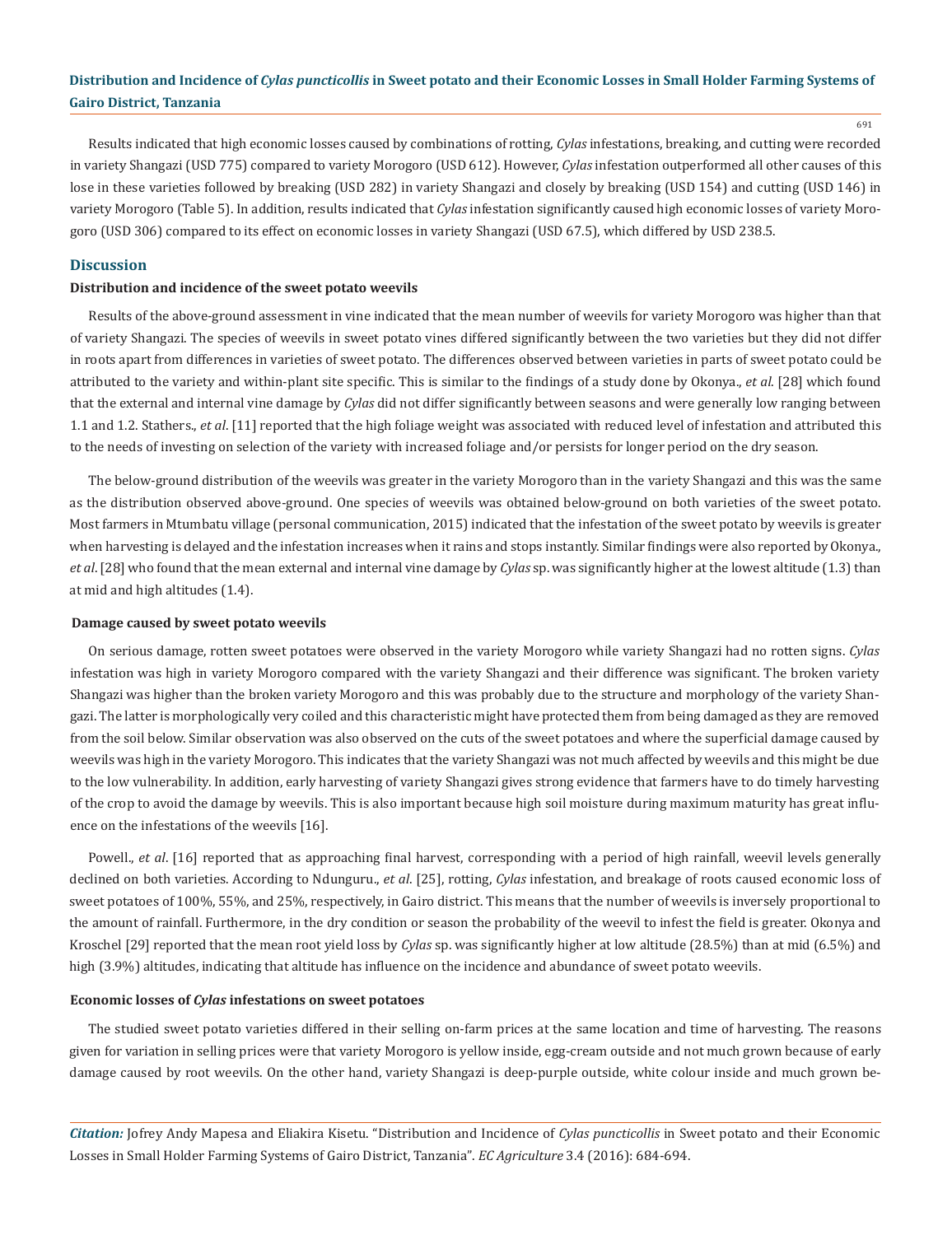cause of early maturity, high yield, and not much damaged by root weevils, and stays long under storage without being no damaged. The economic losses caused by destruction of marketable sweet potato roots was in the decreasing order of *Cylas* infestations, breaking, and cutting in variety Morogoro and rotting in variety Shangazi. These findings suggest that variety Morogoro is more susceptible to economic losses compared to variety Shangazi and high losses are caused by *Cylas* infestations.

# **Conclusion**

This study assessed the incidences, distributions and economic losses of the two sweet potato varieties namely Morogoro and Shangazi in Gairo district. This was prompted by the fact that most smallholder farmers produce sweet potatoes in areas with high risks of sweet potato weevils. The number of weevils and their species are more in vines than in roots but serious damage was observed in roots. These were also more prevalent in variety Morogoro compared to variety Shangazi. In addition, economic losses of marketable roots were in the decreasing order of *Cylas* infestations (USD 306) in variety Morogoro and breaking (USD 425), cutting (USD 282.5) and rotting (USD 67.5) in variety Shangazi. It was concluded that variety Morogoro is more susceptible to economic losses caused by *Cylas* infestations compared to variety Shangazi. Therefore, variety Morogoro should always be harvested early and where possible farmers in Gairo District and similar areas should invest more on variety Shangazi.

## **Conflict of Interest**

Authors of this research article declare that there is no any financial interest or any conflict of interest existing pertaining to entire process of executing this study.



*Sweetpotato-Morogoro var. Cylas infested Sweetpotato.*

## **Bibliography**

- 1. Oladipo AA and Adenegan KO. "Performance of sweetpotato marketing system in Umuahia market, Abia State, Nigeria". *Continental Journal Agricultural Economics* 5.1 (2011):7-13.
- 2. Nwauzor EC and Afuape SO. "Collection and evaluation of sweetpotato germplasm". *NRCRI,Annual Report* (2005): 49-50.
- 3. Akinmutimi AL., *et al.* "Yield and nutrient composition of sweetpotato (*Ipomoea batatas* (L) Lam) as influenced by application of three different sources of ash". *Greener Journal of Agricultural Sciences*3.2 (2013): 101-109.
- 4. Njoku JC. "Multilocational evaluation of new sweetpotato genotypes". *NRCRI,Annual Report* (2006): 124-157.
- 5. FAOSTAT Février. "Statistical Database (online). (2012).
- 6. Uwah DF., *et al.* "Growth and yield response of improved sweetpotato (*Ipomoea batatas* (L.) Lam) varieties to different rates of potassium fertilizer in Calabar, Nigeria". *Journal of Agricultural Science* 5.7 (2013): 61-69.

*Citation:* Jofrey Andy Mapesa and Eliakira Kisetu. "Distribution and Incidence of *Cylas puncticollis* in Sweet potato and their Economic Losses in Small Holder Farming Systems of Gairo District, Tanzania". *EC Agriculture* 3.4 (2016): 684-694.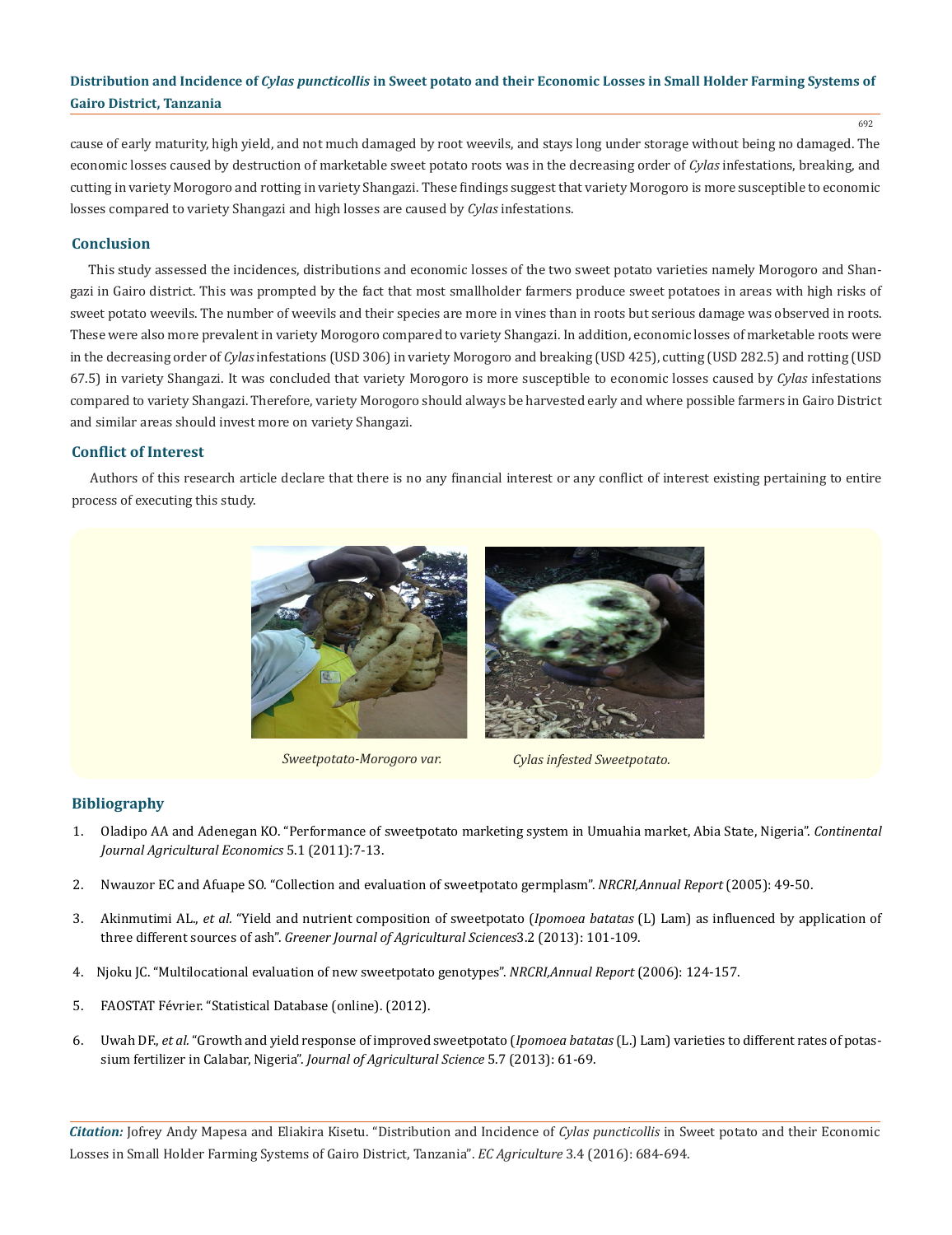7. Oswald A., *et al.* "Challenge Theme Paper 5: Integrated Crop Management. CIP - Social Sciences Working Paper 2009-1". *Unleashing potential of sweetpotato in Sub-Saharan Africa*(2009): 130-160.

693

- 8. Mwanga ROM. "Nature of resistance and response of sweetpotato to sweetpotato virus disease". *PhD dissertation*(2001). P145.
- 9. Huang JC and Sun M. "The genetic diversity and relationships of sweetpotato and its wild relatives in *Ipomoea series Batatas* (Convolvulaceae) as revealed by intersimple sequence repeat (ISSRO) and restriction analysis of chloroplast". *Theoretical and Applied Genetics*100 (2000):1050-1060.
- 10. Lemaga B., *et al.* "Effect of soil amendments on bacterial wilt incidence and yield of potatoes in south-western Uganda". *African Crop Science Journal* 9 (2001):267-278.
- 11. Stathers TE., *et al.* "Sweetpotato infestation by *Cylas spp*. in East Africa: II. Investigating the role of root characteristics". *International Journal of Pest Management* 49 (2003):141-146.
- 12. Woolfe JA. "Sweetpotato, an untapped food resource". Cambridge University Press. Cambridge, UK (1992).
- 13. Traynor M. "Sweetpotato production guide for the top end. Information Booklet IB1". *Northern Territory Government*(2005): 13.
- 14. Ebregt E., *et al.* "Farmers' information on sweetpotato production and millipede infestation in north-eastern Uganda. I. Associations between spatial and temporal crop diversity and the level of pest infestation". *NJAS* 52-1 (2004):47-68.
- 15. Smit NEJM., *et al.* "Mass-trapping male *Cylas* spp. with sex pheromones: a potential IPM component in sweetpotato production in Uganda?"*Crop Protection* 20 (2001):643-651.
- 16. Powell KS., *et al.* "Sweetpotato weevil (*Cylas formicarius*) incidence in the humid lowlands of PNG". (2001): 736-745.
- 17. Villanueva MR. "Evaluation of some agronomic practices for the control of sweetpotato weevils". *Philippine Journal of Crop Science* 5.3 (1980): 105-108.
- 18. Akinmutimi AL. "Effects of cocoa pod husk ash and NPK fertilizer on soil nutrient status and sweetpotato yield in an Ultisol in Southeastern Nigeria". *International Journal of Advanced Research* 2.2 (2014): 814-819.
- 19. Onunka NA., *et al.* "Effect of organic and inorganic manures and time of application on soil properties and yield of sweet potato in a tropical Ultisol". *Journal of Agriculture and Social Research* 12.1 (2012):182-193.
- 20. Rees D., *et al.* "Effect of damage on market value and shelf-life of sweetpotato in urban markets of Tanzania". *Tropical Science* 41 (2001): 1-9.
- 21. Sefasi A., *et al.* "Induction of somatic embryogenesis in recalcitrant sweetpotato (*Ipomoea batatas* L.) cultivars". *African Journal of Biotechnology* 11.94. (2012): 16055-16064.
- 22. Ngegba MS. "Components performance and residual effect in relay intercropping of *Tephrosia vogelii* in semiarid Gairo, Tanzania". In: *Proceedings of the Second National Agroforestry and Environment Workshop: Partnership and Linkages for Greater Impact in Agroforestry and Environmental Awareness* (2006): 37-53.
- 23. Below T., *et al.* "Livelihood strategies and vulnerability in Mlali and Gairo wards of Morogoro region, Tanzania". Sub-Sahara strategies for adapting climate to changes. Report (2010): 30.
- 24. Chamshama S., *et al.* "Agroforestry technologies for semi-arid and sub-humid areas of Tanzania: An overview". In: *Proceedings of the Second National Agroforestry and Environment Workshop: Partnership and Linkages for Greater Impact in Agroforestry and Environmental Awareness*. Morogoro, Tanzania: *Tanzanian Forestry Research Institute* (2006).